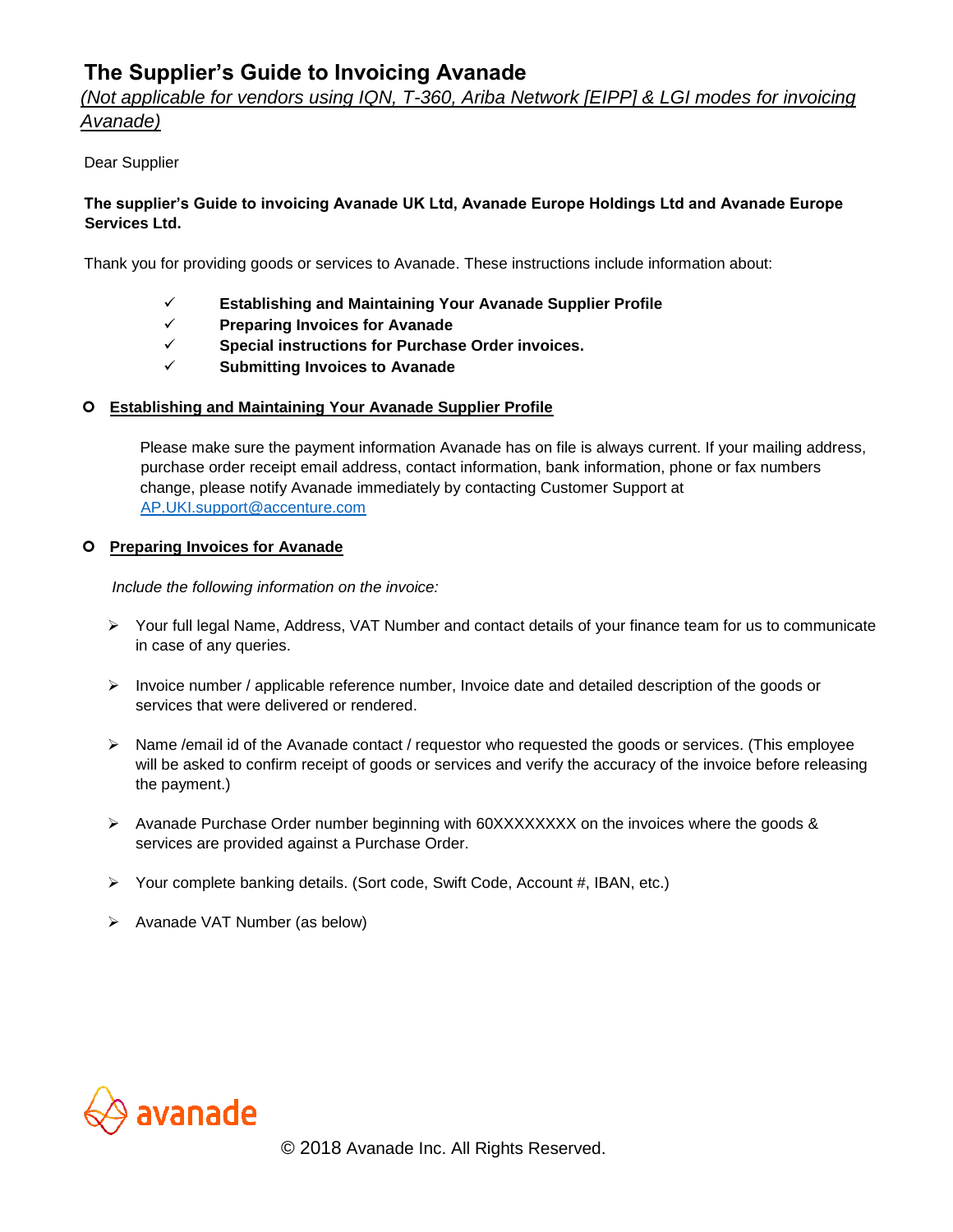#### ➢ Avanade Bill to Address:

| For Goods and Services provided to | For Goods and Services provided to  | For Goods and Services provided to  |
|------------------------------------|-------------------------------------|-------------------------------------|
| Avanade UK:                        | <b>Avanade Europe Holdings Ltd:</b> | <b>Avanade Europe Services Ltd:</b> |
| <b>Avanade UK Ltd</b>              | <b>Avanade Europe Holdings Ltd</b>  | <b>Avanade Europe Services Ltd</b>  |
| <b>Accounts Payable Department</b> | <b>Accounts Payable Department</b>  | <b>Accounts Payable Department</b>  |
| 30 Cannon Street                   | Abbey House, 18-24 Stoke Road       | Abbey House, 18-24 Stoke Road       |
| London EC4M 6XH                    | Slough, Berkshire                   | Slough, Berkshire                   |
| EC4N 4TR                           | SL <sub>2</sub> 5AG                 | SL <sub>2</sub> 5AG                 |
| United Kingdom                     | United Kingdom                      | United Kingdom                      |
| VAT GB 788 629 066                 | VAT GB 788 629 066                  | VAT GB 788 629 066                  |

- ➢ Subcontractor invoices should be supported by copies of signed timesheets (wherever applicable)
- $\triangleright$  If you are issuing a credit note against a cancelled invoice, kindly quote the corresponding invoice reference against which the credit note is being issued; alternatively, please quote complete details for issuance of the credit note to enable us to account for it appropriately.
- ➢ Avanade's standard payment terms are **30 days** (unless alternative payment terms have been agreed in writing with Avanade Procurement) from the invoice date. Please ensure that the invoice due date on the invoice is stated accordingly.

#### **Special Instructions for Purchase Order Invoices**

Avanade requires Purchase orders (POs) for purchases of \$1,000 and over. If you are providing goods or services to Accenture under more than one Purchase Order, you must invoice for each Purchase Order separately. Only one Purchase Order can be referenced per invoice. The format of the invoice must match the format of the Purchase Order and follow these guidelines:

- $\checkmark$  Reference the appropriate PO line item number for each line item on the invoice.
- $\checkmark$  For goods: the total for each line must represent the extended amount for that good.
- $\checkmark$  For services: charges for services and expenses must be itemized on separate lines

Always review the "**Comments**" section on the PO for additional processing instructions. Please do not quote the Purchase Requisition Number (PRXXXXXX) instead of the Purchase Order Number (60XXXXXXXX).

**Please do not over -invoice against the Purchase Order, however, contact the requestor to arrange additional amounts or to change the order.** 

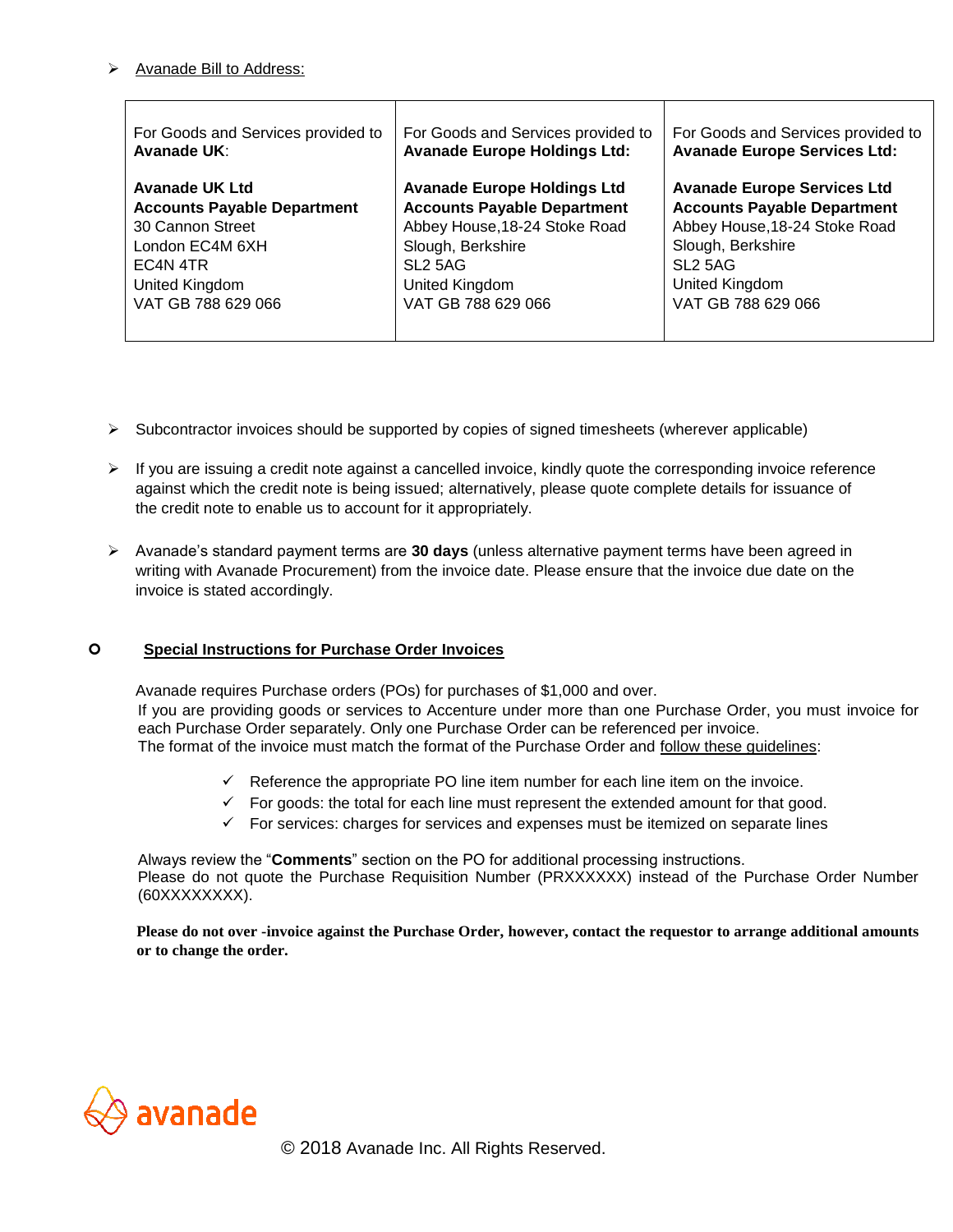#### **Submitting Invoices to Avanade**

- ➢ Kindly submit your invoices within **5 business days** from the invoice date failing which payments could be delayed.
- ➢ Please send soft copy of the invoice (s) directly to **acn.uk.einv@accenture.com** in a non-manipulative format e.g. PDF, TIF. **Invoices sent to personal mailboxes will be deemed not received**.
- $\triangleright$  Multiple invoices (each as separate file) can be sent in one single mail either Zipped or Unzipped
- ➢ 1 PDF per invoice. Please ensure that all supporting related to a particular invoice are in 1 PDF only, with the invoice being the 1st page and the relevant supports in the subsequent pages.
- ➢ Max 1MB per attachment, Max 20 attachments per mail and Max 10MB per email (including attachments)
- $\triangleright$  Do not encrypt or digitally sign the emails.
- ➢ An auto intimation will be sent on successful submission / rejection of the invoice which will indicate our invoice tracking number (URN#). This URN# should be used as a reference in all your communications with regards to your invoice.
- ➢ Please note that the **acn.uk.einv@accenture.com** email id **is only for invoice submission** and all queries / concerns / statements should be routed through our customer support team whose details are provided on page 3.
- $\triangleright$  Please check with customer support team before re-submitting any invoices, submitted earlier.
- ➢ Please do not submit original invoices to the Avanade employee who requested the goods or services. If you need to send a copy of the invoice to your contact at their request, please clearly indicate on the invoice that it's a copy and already submit to Accounts Payables. This will help to prevent duplication in our systems and prevent payment delays.
- ➢ If for any reason, you are not able to email the invoices, invoices can be posted /delivered to the following '**Mailing address**' but not to your Avanade contact.